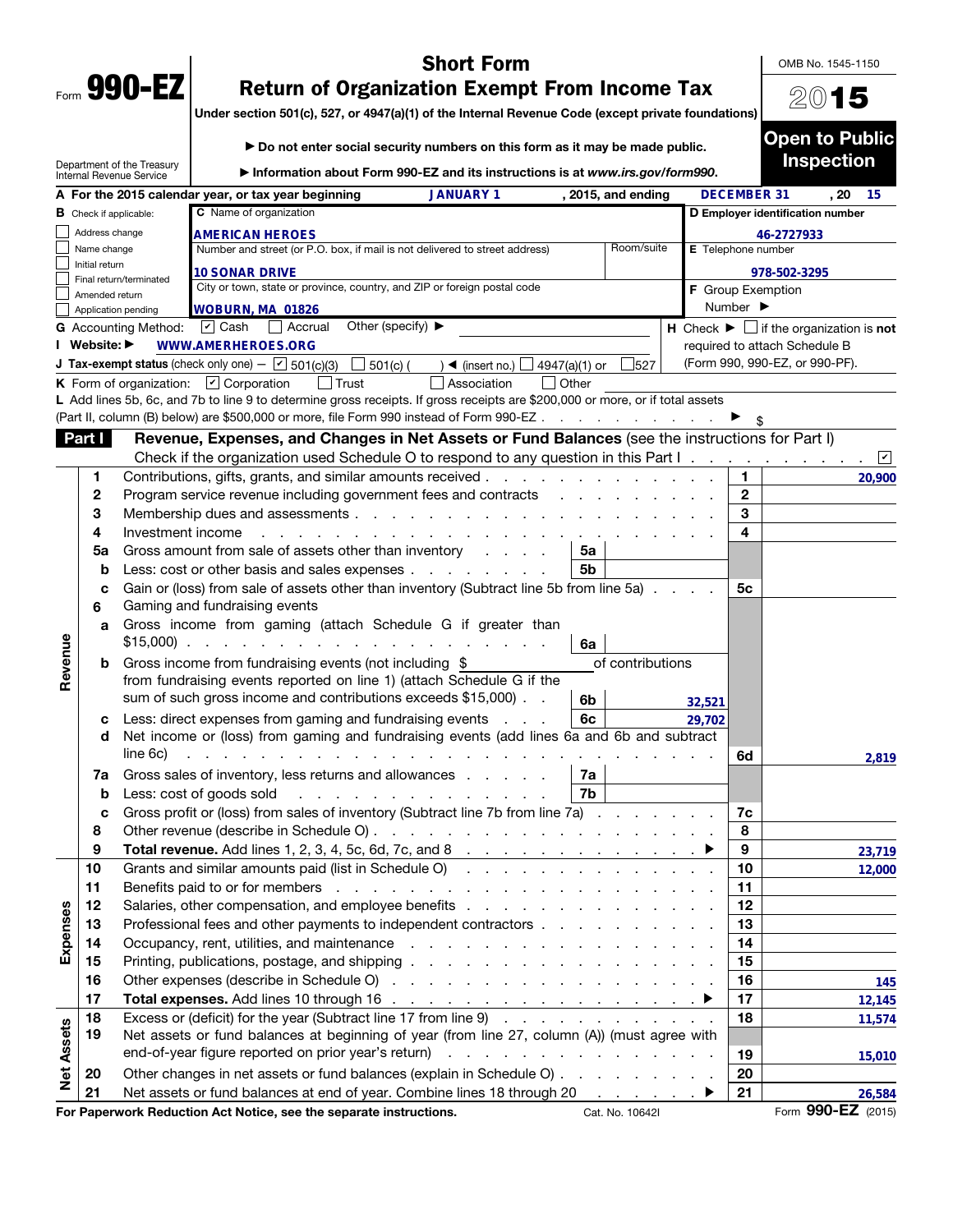|                 | Form 990-EZ (2015)                                                                                                                                  |                                       |                                                      |                                                                           |           | Page 2                                   |
|-----------------|-----------------------------------------------------------------------------------------------------------------------------------------------------|---------------------------------------|------------------------------------------------------|---------------------------------------------------------------------------|-----------|------------------------------------------|
|                 | <b>Balance Sheets</b> (see the instructions for Part II)<br>Part II                                                                                 |                                       |                                                      |                                                                           |           |                                          |
|                 | Check if the organization used Schedule O to respond to any question in this Part II                                                                |                                       |                                                      |                                                                           |           |                                          |
|                 |                                                                                                                                                     |                                       |                                                      | (A) Beginning of year                                                     |           | (B) End of year                          |
| 22              | Cash, savings, and investments                                                                                                                      |                                       |                                                      | 15,010 22                                                                 |           | 26,584                                   |
| 23              | Land and buildings                                                                                                                                  |                                       |                                                      |                                                                           | 23        |                                          |
| 24              | Other assets (describe in Schedule O)                                                                                                               |                                       |                                                      |                                                                           | 24        |                                          |
| 25              | Total assets                                                                                                                                        |                                       |                                                      | 15,010 25                                                                 |           | 26.584                                   |
| 26              | Total liabilities (describe in Schedule O)                                                                                                          |                                       |                                                      |                                                                           | 26        |                                          |
| 27              | Net assets or fund balances (line 27 of column (B) must agree with line 21)                                                                         |                                       |                                                      | 15,010 27                                                                 |           | 26,584                                   |
| <b>Part III</b> | Statement of Program Service Accomplishments (see the instructions for Part III)                                                                    |                                       |                                                      |                                                                           |           |                                          |
|                 | Check if the organization used Schedule O to respond to any question in this Part III                                                               |                                       |                                                      | $\mathbf{v}$                                                              |           | <b>Expenses</b><br>(Required for section |
|                 | What is the organization's primary exempt purpose?                                                                                                  |                                       | <b>RAISE MONEY FOR WOUNDED VETERANS</b>              |                                                                           |           | $501(c)(3)$ and $501(c)(4)$              |
|                 | Describe the organization's program service accomplishments for each of its three largest program services,                                         |                                       |                                                      |                                                                           |           | organizations; optional for              |
|                 | as measured by expenses. In a clear and concise manner, describe the services provided, the number of                                               |                                       |                                                      |                                                                           |           | others.)                                 |
|                 | persons benefited, and other relevant information for each program title.                                                                           |                                       |                                                      |                                                                           |           |                                          |
| 28              | ANNUAL GOLF TOURNAMENT WITH NET PROCEEDS DONATED TO ORGANIZATIONS THAT ASSIST                                                                       |                                       |                                                      |                                                                           |           |                                          |
|                 | <b>WOUNDED UNITED STATES SERVICE MEMBERS</b>                                                                                                        |                                       |                                                      |                                                                           |           |                                          |
|                 |                                                                                                                                                     |                                       |                                                      |                                                                           |           |                                          |
|                 | (Grants \$                                                                                                                                          |                                       | If this amount includes foreign grants, check here   |                                                                           | 28a       | 12,000                                   |
| 29              |                                                                                                                                                     |                                       |                                                      |                                                                           |           |                                          |
|                 |                                                                                                                                                     |                                       |                                                      |                                                                           |           |                                          |
|                 |                                                                                                                                                     |                                       |                                                      |                                                                           |           |                                          |
|                 | (Grants \$                                                                                                                                          |                                       | If this amount includes foreign grants, check here   |                                                                           | 29a       |                                          |
| 30              |                                                                                                                                                     |                                       |                                                      |                                                                           |           |                                          |
|                 |                                                                                                                                                     |                                       |                                                      |                                                                           |           |                                          |
|                 |                                                                                                                                                     |                                       |                                                      |                                                                           |           |                                          |
|                 | (Grants \$                                                                                                                                          |                                       | If this amount includes foreign grants, check here   |                                                                           | 30a       |                                          |
|                 | 31 Other program services (describe in Schedule O)                                                                                                  |                                       | and a series of the contract of the contract of the  |                                                                           |           |                                          |
|                 | (Grants \$<br>Total program service expenses (add lines 28a through 31a)                                                                            |                                       | ) If this amount includes foreign grants, check here |                                                                           | 31a<br>32 |                                          |
| 32              |                                                                                                                                                     |                                       |                                                      |                                                                           |           |                                          |
|                 |                                                                                                                                                     |                                       |                                                      |                                                                           |           | 12,000                                   |
|                 | List of Officers, Directors, Trustees, and Key Employees (list each one even if not compensated-see the instructions for Part IV)<br><b>Part IV</b> |                                       |                                                      |                                                                           |           |                                          |
|                 | Check if the organization used Schedule O to respond to any question in this Part IV                                                                |                                       |                                                      |                                                                           |           |                                          |
|                 |                                                                                                                                                     | (b) Average                           | (c) Reportable<br>compensation                       | (d) Health benefits,<br>contributions to employee (e) Estimated amount of |           |                                          |
|                 | (a) Name and title                                                                                                                                  | hours per week<br>devoted to position | (Forms W-2/1099-MISC)                                | benefit plans, and                                                        |           | other compensation                       |
|                 |                                                                                                                                                     |                                       | (if not paid, enter -0-)                             | deferred compensation                                                     |           |                                          |
|                 | ROBERT PROVENZANO                                                                                                                                   |                                       |                                                      |                                                                           |           |                                          |
|                 | <b>PRESIDENT</b>                                                                                                                                    | 1                                     | 0                                                    |                                                                           | 0         | 0                                        |
|                 | <b>HETAL PATEL</b>                                                                                                                                  |                                       |                                                      |                                                                           |           |                                          |
|                 | <b>VICE PRESIDENT</b>                                                                                                                               | 1                                     | 0                                                    |                                                                           | 0         | 0                                        |
|                 | <b>ROBERT LOGAN</b>                                                                                                                                 |                                       |                                                      |                                                                           |           |                                          |
|                 | <b>TREASURER</b>                                                                                                                                    | 1                                     | 0                                                    |                                                                           | 0         | 0                                        |
|                 | <b>RICHARD POIRIER</b>                                                                                                                              |                                       |                                                      |                                                                           |           |                                          |
|                 | <b>DIRECTOR</b>                                                                                                                                     | 1                                     | 0                                                    |                                                                           | 0         | 0                                        |
|                 | <b>MARK TUCCI</b>                                                                                                                                   |                                       |                                                      |                                                                           |           |                                          |
|                 | <b>DIRECTOR</b>                                                                                                                                     | 1                                     | 0                                                    |                                                                           | 0         | 0                                        |
|                 |                                                                                                                                                     |                                       |                                                      |                                                                           |           |                                          |
|                 |                                                                                                                                                     |                                       |                                                      |                                                                           |           |                                          |
|                 |                                                                                                                                                     |                                       |                                                      |                                                                           |           |                                          |
|                 |                                                                                                                                                     |                                       |                                                      |                                                                           |           |                                          |
|                 |                                                                                                                                                     |                                       |                                                      |                                                                           |           |                                          |
|                 |                                                                                                                                                     |                                       |                                                      |                                                                           |           |                                          |
|                 |                                                                                                                                                     |                                       |                                                      |                                                                           |           |                                          |
|                 |                                                                                                                                                     |                                       |                                                      |                                                                           |           |                                          |
|                 |                                                                                                                                                     |                                       |                                                      |                                                                           |           |                                          |
|                 |                                                                                                                                                     |                                       |                                                      |                                                                           |           |                                          |
|                 |                                                                                                                                                     |                                       |                                                      |                                                                           |           |                                          |
|                 |                                                                                                                                                     |                                       |                                                      |                                                                           |           |                                          |
|                 |                                                                                                                                                     |                                       |                                                      |                                                                           |           |                                          |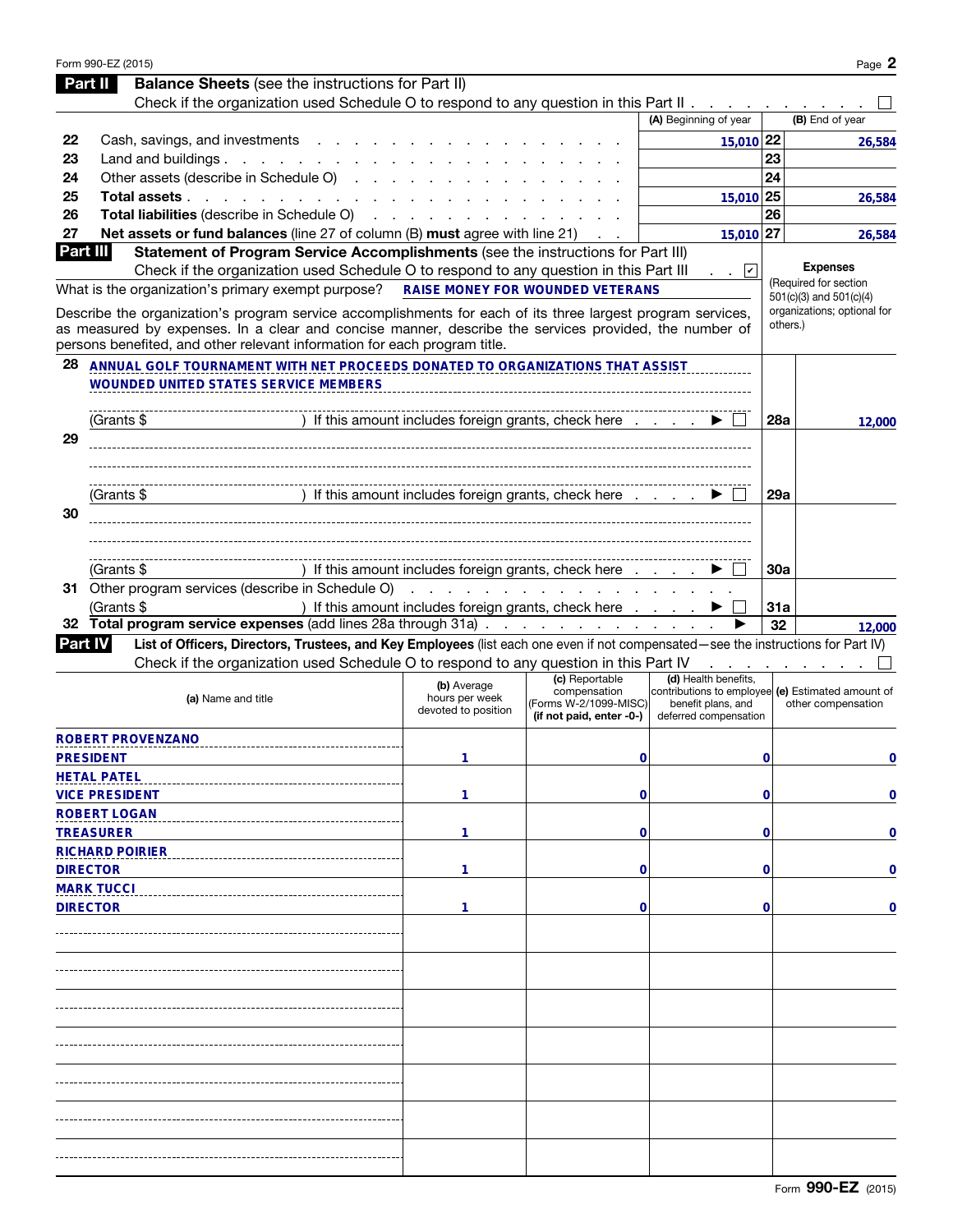|                          | Form 990-EZ (2015)                                                                                                                                                                                                                                                                                                                                                                                                                                                                                                                     |                        |            | Page 3         |
|--------------------------|----------------------------------------------------------------------------------------------------------------------------------------------------------------------------------------------------------------------------------------------------------------------------------------------------------------------------------------------------------------------------------------------------------------------------------------------------------------------------------------------------------------------------------------|------------------------|------------|----------------|
| Part V                   | Other Information (Note the Schedule A and personal benefit contract statement requirements in the<br>instructions for Part V) Check if the organization used Schedule O to respond to any question in this Part V                                                                                                                                                                                                                                                                                                                     |                        |            |                |
| 33                       | Did the organization engage in any significant activity not previously reported to the IRS? If "Yes," provide a<br>detailed description of each activity in Schedule O                                                                                                                                                                                                                                                                                                                                                                 | 33                     | <b>Yes</b> | <b>No</b><br>V |
| 34                       | Were any significant changes made to the organizing or governing documents? If "Yes," attach a conformed<br>copy of the amended documents if they reflect a change to the organization's name. Otherwise, explain the<br>change on Schedule O (see instructions)<br>and a state of the state of                                                                                                                                                                                                                                        | 34                     |            | V              |
| 35a                      | Did the organization have unrelated business gross income of \$1,000 or more during the year from business<br>activities (such as those reported on lines 2, 6a, and 7a, among others)?                                                                                                                                                                                                                                                                                                                                                | 35a                    |            |                |
| b<br>C                   | If "Yes," to line 35a, has the organization filed a Form 990-T for the year? If "No," provide an explanation in Schedule O<br>Was the organization a section 501(c)(4), 501(c)(5), or 501(c)(6) organization subject to section 6033(e) notice,<br>reporting, and proxy tax requirements during the year? If "Yes," complete Schedule C, Part III                                                                                                                                                                                      | 35b<br>35 <sub>c</sub> |            | V              |
| 36                       | Did the organization undergo a liquidation, dissolution, termination, or significant disposition of net assets<br>during the year? If "Yes," complete applicable parts of Schedule N                                                                                                                                                                                                                                                                                                                                                   | 36                     |            | V              |
| 37a<br>b                 | Enter amount of political expenditures, direct or indirect, as described in the instructions $\blacktriangleright$   37a<br>$\mathbf{0}$<br>Did the organization file Form 1120-POL for this year?                                                                                                                                                                                                                                                                                                                                     | 37b                    |            | V              |
| 38a                      | Did the organization borrow from, or make any loans to, any officer, director, trustee, or key employee or were<br>any such loans made in a prior year and still outstanding at the end of the tax year covered by this return?                                                                                                                                                                                                                                                                                                        | 38a                    |            | V              |
| b<br>39<br>а<br>b<br>40a | If "Yes," complete Schedule L, Part II and enter the total amount involved<br>38 <sub>b</sub><br>Section 501(c)(7) organizations. Enter:<br>Initiation fees and capital contributions included on line 9<br>39a<br>Gross receipts, included on line 9, for public use of club facilities<br>39b<br>the contract of the contract of<br>Section 501(c)(3) organizations. Enter amount of tax imposed on the organization during the year under:<br>section 4911 ▶<br>$\overline{0}$ ; section 4912<br>$\overline{0}$ : section 4955<br>0 |                        |            |                |
| b                        | Section 501(c)(3), 501(c)(4), and 501(c)(29) organizations. Did the organization engage in any section 4958<br>excess benefit transaction during the year, or did it engage in an excess benefit transaction in a prior year<br>that has not been reported on any of its prior Forms 990 or 990-EZ? If "Yes," complete Schedule L, Part I                                                                                                                                                                                              | 40b                    |            | V              |
| C<br>d                   | Section 501(c)(3), 501(c)(4), and 501(c)(29) organizations. Enter amount of tax imposed<br>on organization managers or disqualified persons during the year under sections 4912,<br>4955, and 4958.<br>the contract of the contract of the con-<br>Section 501(c)(3), 501(c)(4), and 501(c)(29) organizations. Enter amount of tax on line                                                                                                                                                                                             |                        |            |                |
| е                        | All organizations. At any time during the tax year, was the organization a party to a prohibited tax shelter                                                                                                                                                                                                                                                                                                                                                                                                                           | 40e                    |            |                |
| 41<br>42a                | List the states with which a copy of this return is filed ► MASSACHUSETTS<br>The organization's books are in care of ▶ ROBERT LOGAN<br>Telephone no. ▶                                                                                                                                                                                                                                                                                                                                                                                 | 978-502-3295           | 01801      |                |
|                          | Located at $\triangleright$ 10 SONAR DRIVE WOBURN, MA<br>$ZIP + 4$<br>Located at $\blacktriangleright$ 10 SUP + 4 S<br>b At any time during the calendar year, did the organization have an interest in or a signature or other authority over                                                                                                                                                                                                                                                                                         |                        |            | Yes   No       |
|                          | a financial account in a foreign country (such as a bank account, securities account, or other financial account)?<br>If "Yes," enter the name of the foreign country: ▶<br>See the instructions for exceptions and filing requirements for FinCEN Form 114, Report of Foreign Bank and<br>Financial Accounts (FBAR).                                                                                                                                                                                                                  | 42b                    |            | V              |
|                          | At any time during the calendar year, did the organization maintain an office outside the U.S.?<br>If "Yes," enter the name of the foreign country: ▶                                                                                                                                                                                                                                                                                                                                                                                  | 42c                    |            | V              |
| 43                       | Section 4947(a)(1) nonexempt charitable trusts filing Form 990-EZ in lieu of Form 1041-Check here<br>and enter the amount of tax-exempt interest received or accrued during the tax year $\ldots$ .<br>43                                                                                                                                                                                                                                                                                                                              |                        |            | $\sim$         |
| 44a                      | Did the organization maintain any donor advised funds during the year? If "Yes," Form 990 must be                                                                                                                                                                                                                                                                                                                                                                                                                                      |                        | Yes        | No             |
| b                        | Did the organization operate one or more hospital facilities during the year? If "Yes," Form 990 must be<br>completed instead of Form 990-EZ                                                                                                                                                                                                                                                                                                                                                                                           | 44a<br>44b             |            | V<br>V         |
| c<br>d                   | Did the organization receive any payments for indoor tanning services during the year?<br>If "Yes" to line 44c, has the organization filed a Form 720 to report these payments? If "No," provide an<br>explanation in Schedule O<br>والمتعاون والمتعاون والمتعاون والمتعاون والمتعاونة والمتعاونة والمتعاونة والمتعاونة والمتعاونة                                                                                                                                                                                                     | 44c<br>44d             |            | V              |
| 45а                      | Did the organization have a controlled entity within the meaning of section 512(b)(13)?                                                                                                                                                                                                                                                                                                                                                                                                                                                | 45a                    |            | V              |
| b                        | Did the organization receive any payment from or engage in any transaction with a controlled entity within the<br>meaning of section 512(b)(13)? If "Yes," Form 990 and Schedule R may need to be completed instead of<br>Form 990-EZ (see instructions) $\ldots$ $\ldots$ $\ldots$ $\ldots$ $\ldots$ $\ldots$ $\ldots$ $\ldots$ $\ldots$ $\ldots$ $\ldots$                                                                                                                                                                            | 45b                    |            |                |

Form 990-EZ (2015)